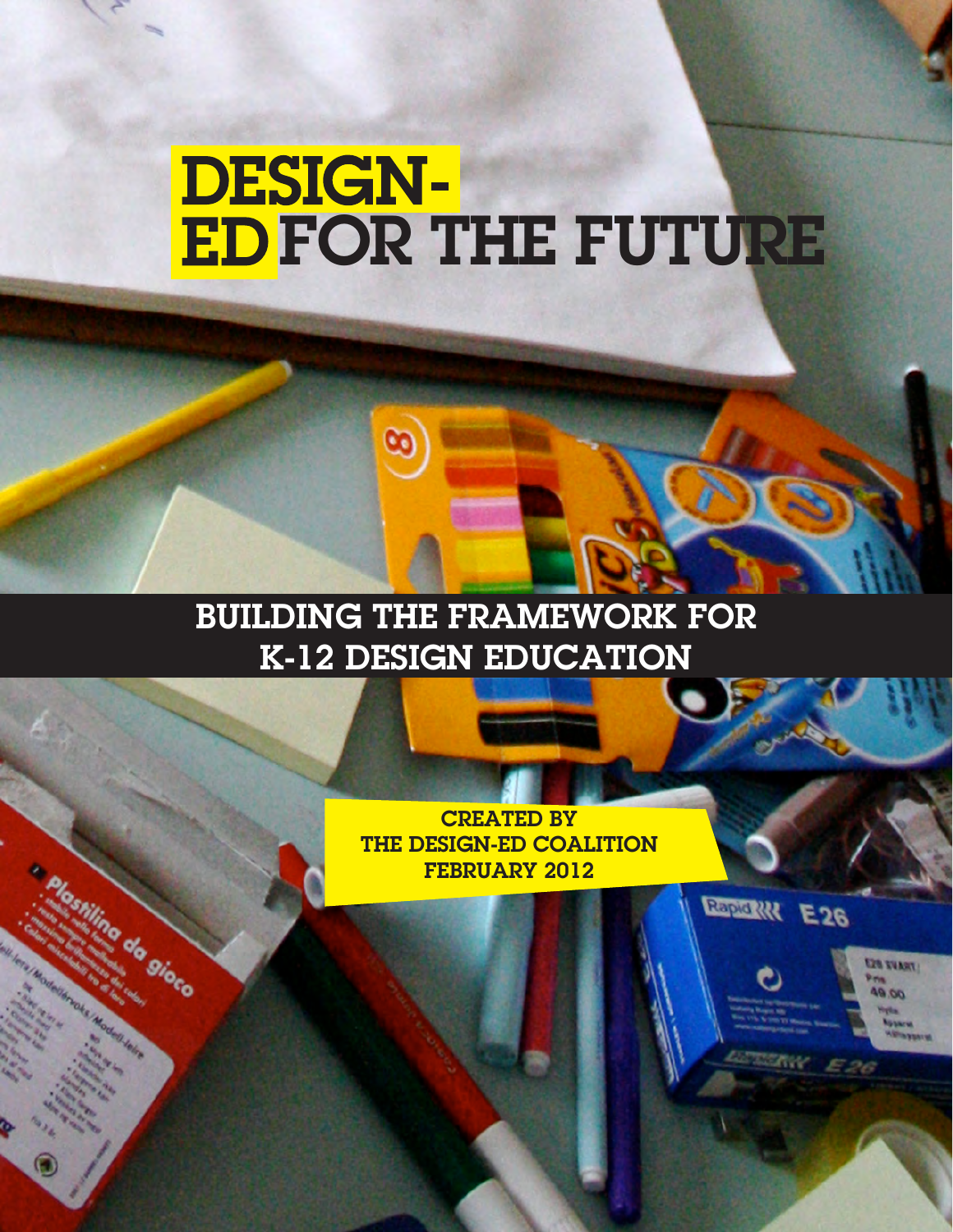

It is well accepted that students learn in different ways. Some learn best from hearing, some from seeing, and some by doing. The best methods of teaching incorporate all three learning methods with approaches that may be placed on a continuum of memorization at one end and self-exploration at the other. Research studies have shown that a large majority of students, regardless of their ability levels, learn identified concepts effectively through design education. Teaching design integrates visual, auditory, and kinesthetic learning in a holistic manner. Design education incorporates all of the learning styles and approaches through research, brainstorming, prototyping, presentation and reflection. In addition, research has shown repeatedly that important elements to authentic learning are engagement and enthusiasm. These elements are present when students learn through design projects, which increases their ability to retain major learning concepts successfully.

## We are Design Educators, and this is what we believe:

- We believe that one of America's greatest strengths lies in its diversity and that the differentiation between learning styles strengthens all students, just as it strengthens the country.
- • We believe that to address differentiated learners, all three learning methods must be utilized for a teacher to be effective. There is no one effective method of teaching and standardized tests cannot completely evaluate a student's capabilities or progress.
- • We believe that the inclusion of visual literacy promotes authentic learning for the large segment of the population that is visually oriented.
- • We believe that core academic areas such as Science, Technology, Engineering and Math are best taught if they are integrated using basic studies in design. STEM area instruction is enhanced when the students are able to conceive, plan, prototype, revise and execute their STEM concepts (just as designers do), rather than just read about them with no foundation or relevance.
- • We believe that studying art and design prepares students to better understand that design aesthetics plays a significant role in the effectiveness of the objects and environment that surround them in their daily lives.
- • We believe that studying design in coordination with core academic areas such as language arts and history is a more effective way of teaching and **learning than more book-centered methods.**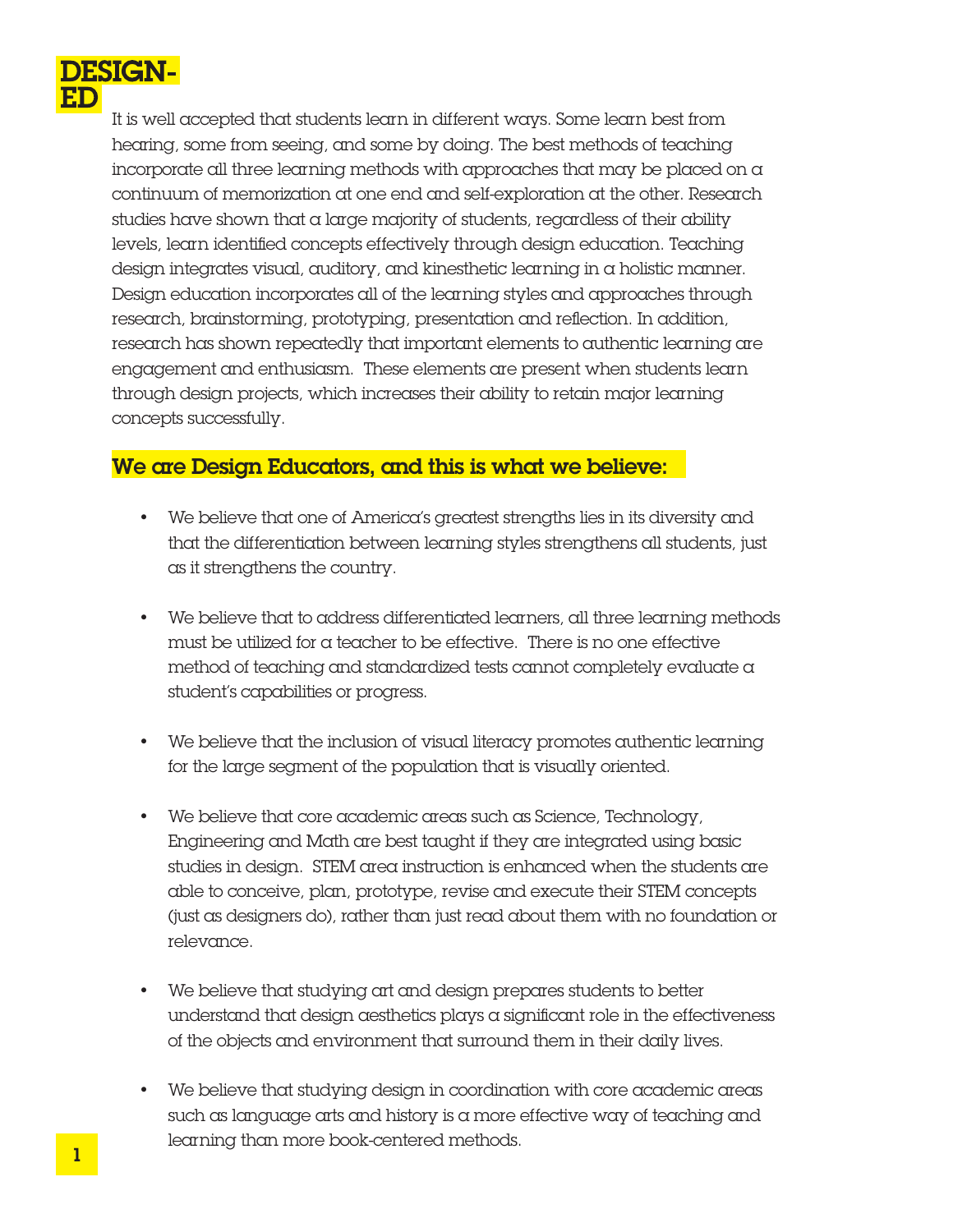

- We believe that design education teaches students to better understand the role that design has toward social responsibility and strengthening the economy
- We believe that "21st Century Learning" is a fully integrated learning experience that embraces technologies but keeps its foundations in traditional hands-on modes of learning.
- • We believe that teaching design skills should be an essential part of the K-12 learning experience in the  $21<sup>st</sup>$  Century because the skills that design education includes are directly in line with traditional expectations but are more tuned to future needs.
- We believe that teachers who support these ideals should be respected and supported in their efforts and that all available resources to advocate for them should be made accessible.
- $\bullet$  We believe that the formation of a national advocacy group is necessary for teachers who support the inclusion of design into their lessons and classrooms.

# The Design-Ed Coalition

To this end, we support the establishment of the Design-Ed Coalition, a collaboration of K-12 teachers, schools, administrators, universities, organizations, businesses, museums, institutions, individuals, and others supporting design education initiatives in K-12 schools.

The Design-Ed Coalition will support all disciplines of design education in K-12 schools and in teacher education programs. The purpose of Design-Ed is to develop policies of support for design education at the international, national, state, and local school district levels.

# Vision

The vision of the Design-Ed Coalition is:

- 1. To change education and student learning by imbedding design education in K-12 schools and assuring that every student receives regular instruction by qualified design educators;
- 2. To create design education curricular and professional development materials for teacher preparation programs and school districts:
- 3. To provide support and recognition for students engaged in design education; and
- 4. To further the missions of our partner organizations to teach students about social responsibility and improving the economy through design, allowing us to accomplish more as a collective than as individual entities.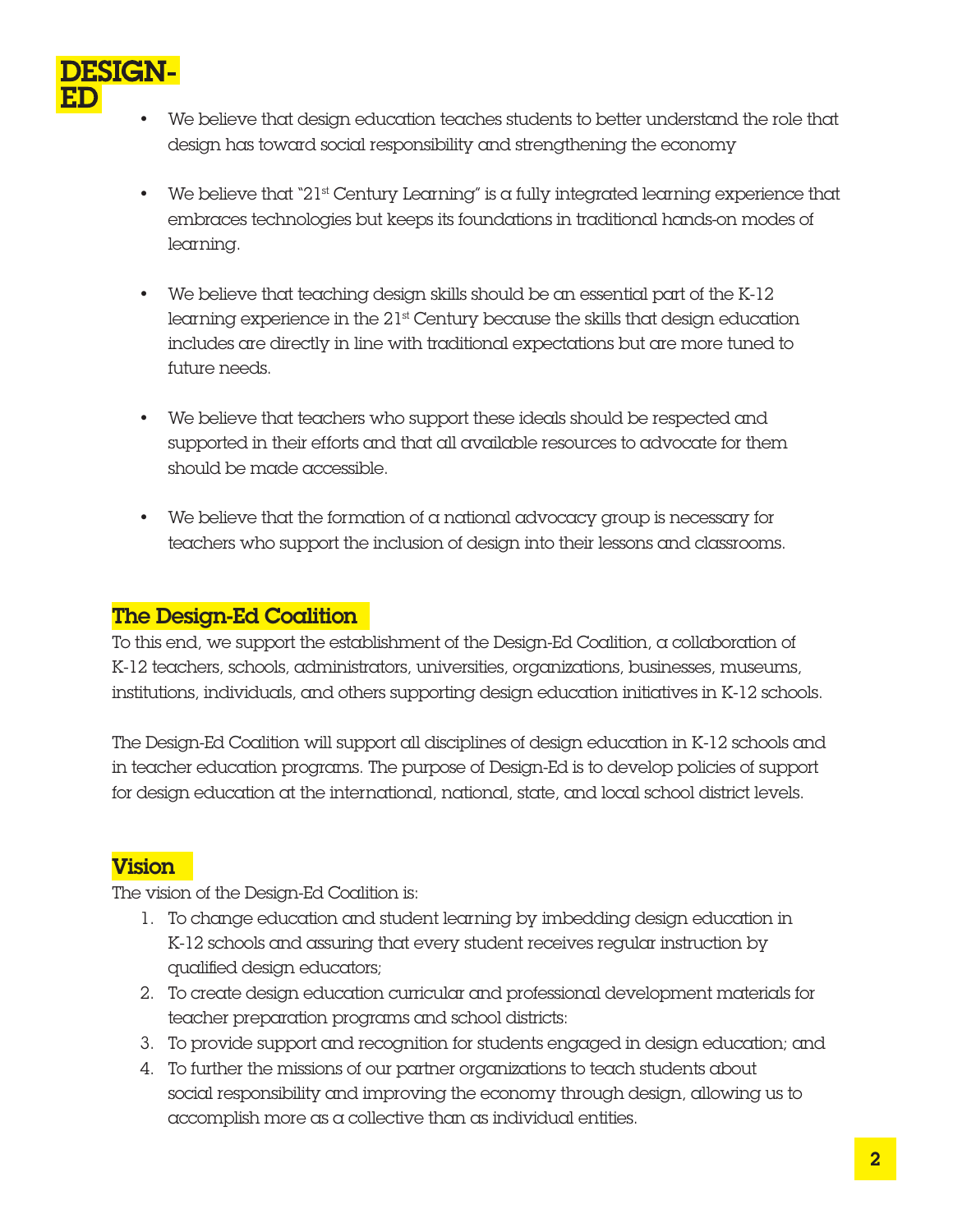

#### Mission

The mission of the Design-Ed Coalition is: (1) to initiate the implementation of design education licensure at the appropriate governing levels; (2) to encourage K-12 design students and their teachers to become more aware of and ideally become active members of their communities; and (3) to create the fostering of worldwide partnerships with design, education, and business organizations to better support the efforts of K-12 design educators around the globe.

#### **Goals**

The overarching goal of the Design-Ed Coalition is to develop a policy of support to promote the awareness of teaching design for social responsibility and as a way to strengthen the economy.

The policy of support will be used to educate business leaders, politicians, school administrators, teachers, and parents about the benefits of design education as being interdisciplinary, supporting brain-based learning principles, and having relevance to students' lives.

#### **Objectives**

- 1. Develop a policy of support for inclusion of design education in schools
- 2. Implement licensure for design education at the appropriate governing levels
- 3. Build pre-service programs for the preparation of teachers to teach design education as a multidisciplinary subject
- 4. Facilitate high quality design education programs through professional development.

#### **Distinctiveness**

- 1. The Design-Ed Coalition is an alliance of educators and designers in all design disciplines and is meant to include architecture, graphic design, product design, game design, media design, fashion, etc., as well as business and government representatives that support this effort.
- 2. We will focus on getting design education into schools as part of regular instruction by qualified teachers. There are many excellent programs helping provide after-school or supplemental programs at museums, etc. but it its time to get design into the formal curriculum and instruction of regular education.